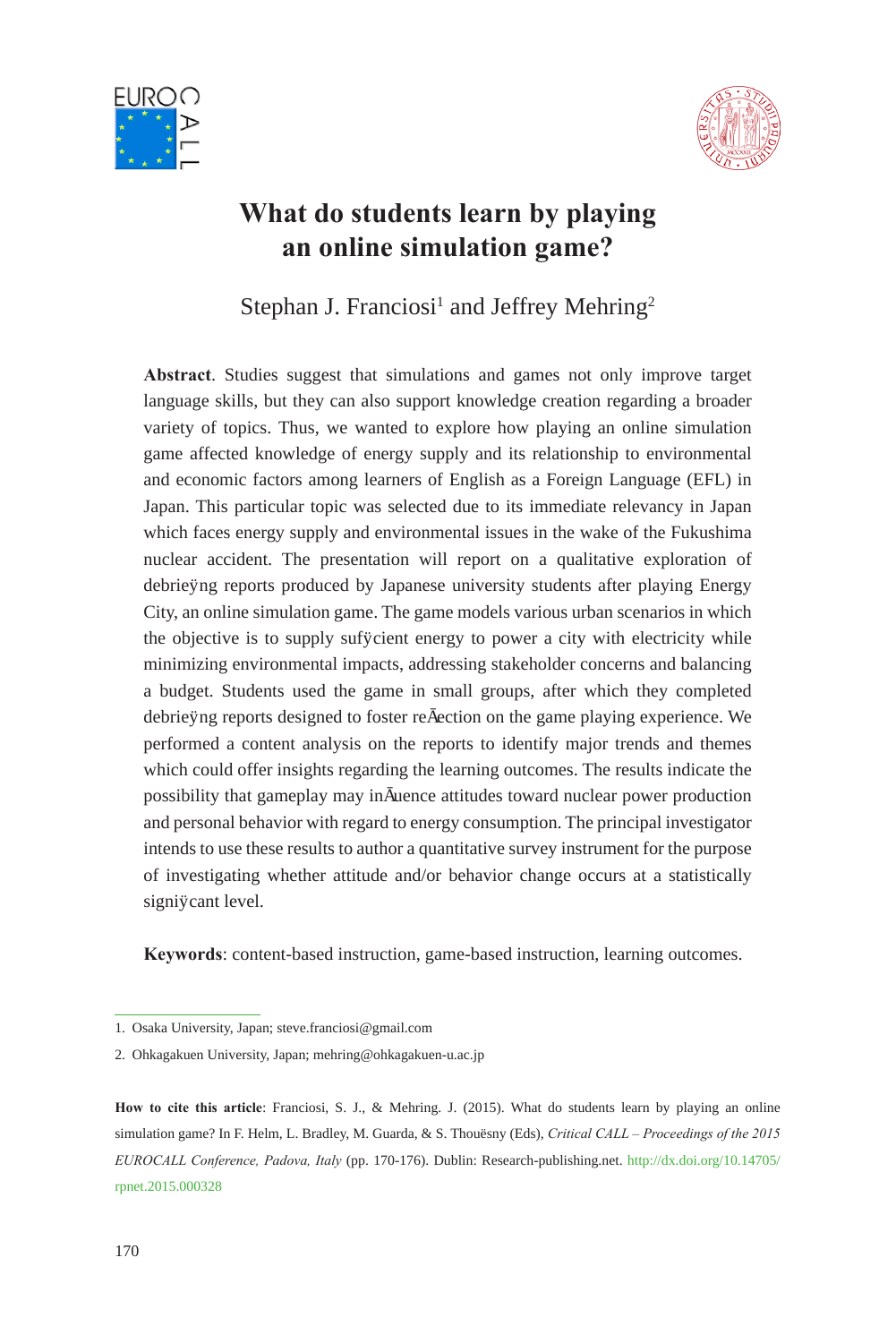# **1. Introduction**

This paper presents the content learning outcomes of using a simulation game, *Energy City* (Jason Learning), in four English as a Foreign Language classes taught by the principal investigator in a content-based instructional framework at a Japanese university.

The principal investigator used a simulation game in the courses because a growing body of empirical data strongly suggests that simulations and games can improve knowledge of a variety of educational content (e.g. Clark et al., 2011) as well as foreign language skills ([Peterson, 2013](#page-6-0)). Thus, a game seemed ideal for integrating content and language instruction.

The principal investigator chose the topic presented in *Energy City*—energy generation and conservation strategies in an urban setting—because (1) it is relevant in post-Fukushima Japan [\(Aldrich, 2013\)](#page-5-0), and (2) simulations and games may be effective tools for educating people on issues related to climate change [\(Eisenack & Reckien, 2013](#page-5-1)).

However, we were uncertain what, if anything, the students were learning about the topic from playing the game. We believed this to be problematic, particularly in the case of politically-charged topics such as energy and conservation strategies in Japan. Therefore, we wanted to explore the learning outcomes of playing *Energy City* in terms of information, knowledge and attitudes that may influence their behavior in the broader socio-cultural and political context.

We conducted a qualitative analysis of debriefing reports submitted by students after playing the game. The analysis revealed themes that could provide some indication as to what the students learned about energy and conservation strategies. In this paper we present these findings and outline research goals going forward.

# **2. Method**

## **2.1. Participants**

The target population of the present study was comprised of students in four mandatory English as a Foreign Language courses at a Japanese university (*n*=67). Most of the students were male (84%), first-year students (57%) from the school of science (46%) or engineering (31%).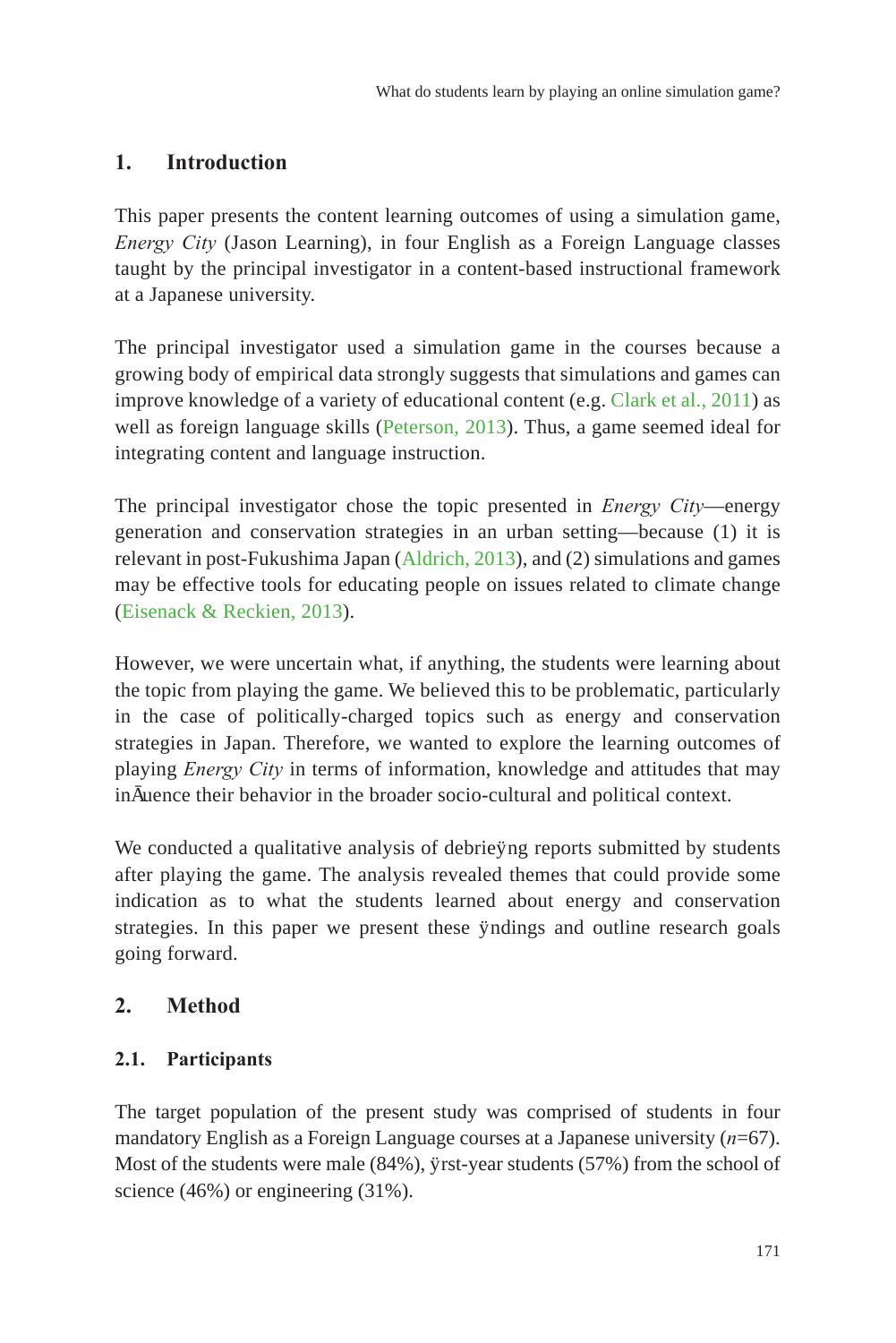## **2.2. Materials**

#### *2.2.1. Energy City*

We adopted *Energy City* (Jason Learning) as the core lesson material in the present study [\(Figure 1](#page-2-0)). The object of this simulation game is to plan and implement a virtual city's energy and conservation strategies in order to maintain an adequate energy supply while not imparting excessive damage to the environment.

Figure 1. Screenshot of *Energy City*; used with permission of *Jason Learning*

<span id="page-2-0"></span>

## *2.2.2. Debriefing report*

We used a debriefing report for the game as the data collection medium. The report was authored in a Google Form generally following the guidelines set forth by [Kriz \(2008\)](#page-6-1). Specifically, the report consisted of four prompts as follows: How did you feel after playing the game? What happened in the game? What did you learn from playing the game? How can you apply what you learned in real life? In all, 92 reports were submitted with a total word count of 6,132 and an average response length of 26 words.

## **2.3. Coding and results**

We performed a qualitative analysis of the debriefing reports using the coding schedule shown in [Table 1,](#page-3-0) which is based on the taxonomy of outcomes proposed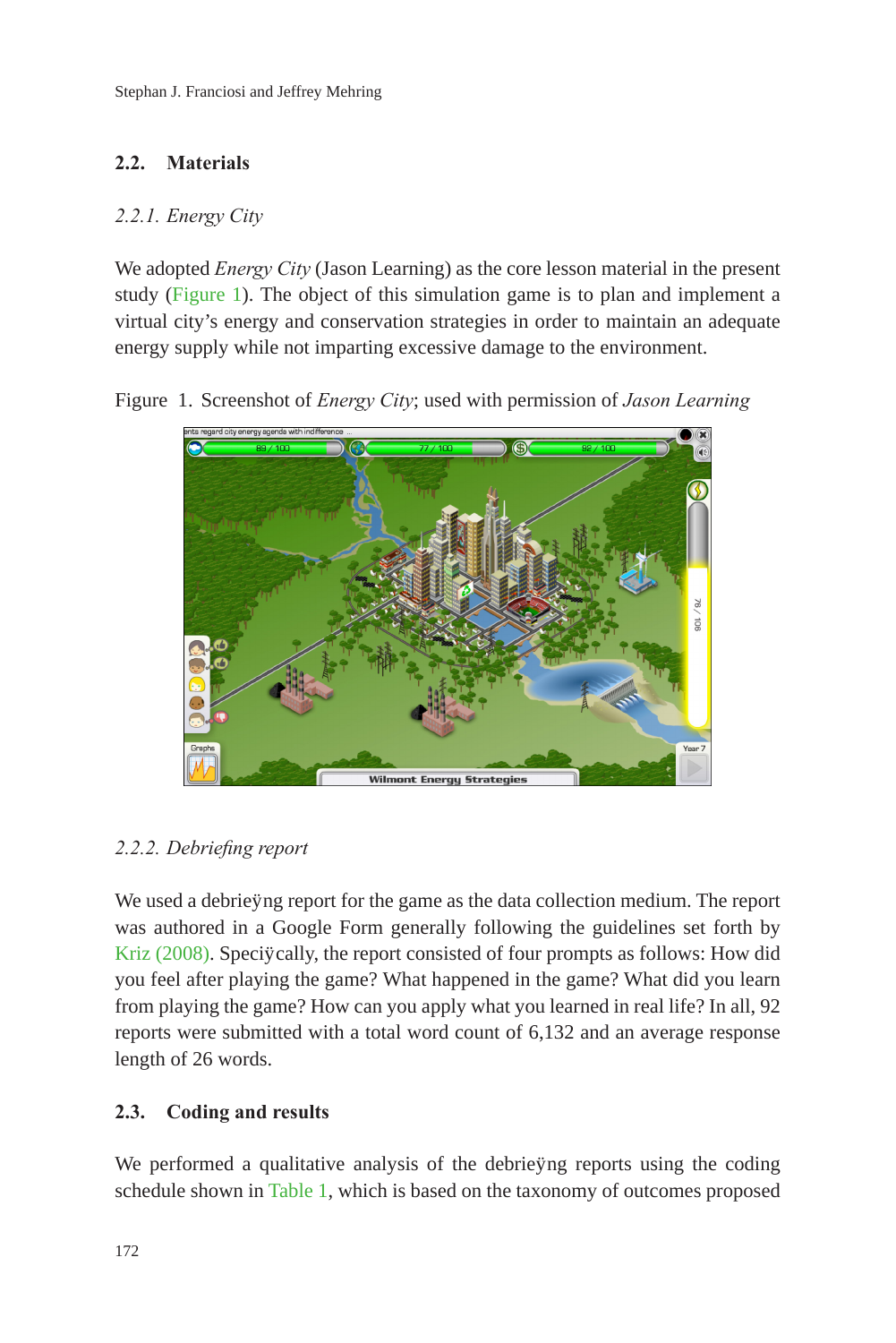by [Kraiger, Ford and Salas \(1993\)](#page-5-2). We further sub-categorized the text based on emergent themes within the larger taxonomy.

| <b>Outcomes</b> | Learning<br><b>Constructs</b>  | <b>Nature of Evidence</b>                       |
|-----------------|--------------------------------|-------------------------------------------------|
| Cognitive       | Declarative<br>Knowledge       | Accurate propositions about game elements       |
|                 | Mental Models                  | Interrelating game elements                     |
|                 | Metacognitive<br><b>Skills</b> | Self-awareness, awareness of nature of material |
| Affective       | Attitude                       | Direction and/or strength                       |
|                 | Motivation                     | Self efficacy, goal setting                     |

<span id="page-3-0"></span>Table 1. Coding schedule

#### *2.3.1. Cognitive outcomes*

We found evidence of each learning construct for this type of outcome, as shown in [Table 2.](#page-3-1) We further found that the emergent themes in the text were well aligned with major concepts introduced in the game, such as strengths and weaknesses of various energy generation technologies.

<span id="page-3-1"></span>

| Table 2. A summary of cognitive learning outcomes and associated emergent |  |  |  |
|---------------------------------------------------------------------------|--|--|--|
| themes                                                                    |  |  |  |

| Learning<br><b>Constructs</b> | <b>Theme</b>        | <b>Example</b>                                                                                                                |  |
|-------------------------------|---------------------|-------------------------------------------------------------------------------------------------------------------------------|--|
| Declarative<br>Knowledge      | <b>Budgeting</b>    | I learned that it is important how to use money.                                                                              |  |
|                               | Technology          | I understood the usefulness of natural energy and the nuclear<br>power                                                        |  |
|                               | Environment         | Environmental quality is important.                                                                                           |  |
|                               | Public policy       | It's quite hard to listen to stakeholders and make your city better.                                                          |  |
|                               | Communication       | In the game, we learned how important it is to listen to citizens'<br>offers.                                                 |  |
| <b>Mental Models</b>          | Technology          | I learned that air quality will drop greatly by relying on fossil fuels<br>and that bio fuels have a negative on air quality. |  |
|                               | Environment         | I learned how to deal with the balance between the economy and<br>environment.                                                |  |
|                               | Game vs. real world | In fact, nuclear power plants have various problems, but in the<br>game those are great in energy and air quality!            |  |
| Metacognitive<br>Skills       | Planning            | We have to endure a few years if you want to gain a good final<br>outcome.                                                    |  |
|                               | Public policy       | I could play this game at the view from a manager not a resident.<br>So I got a new view.                                     |  |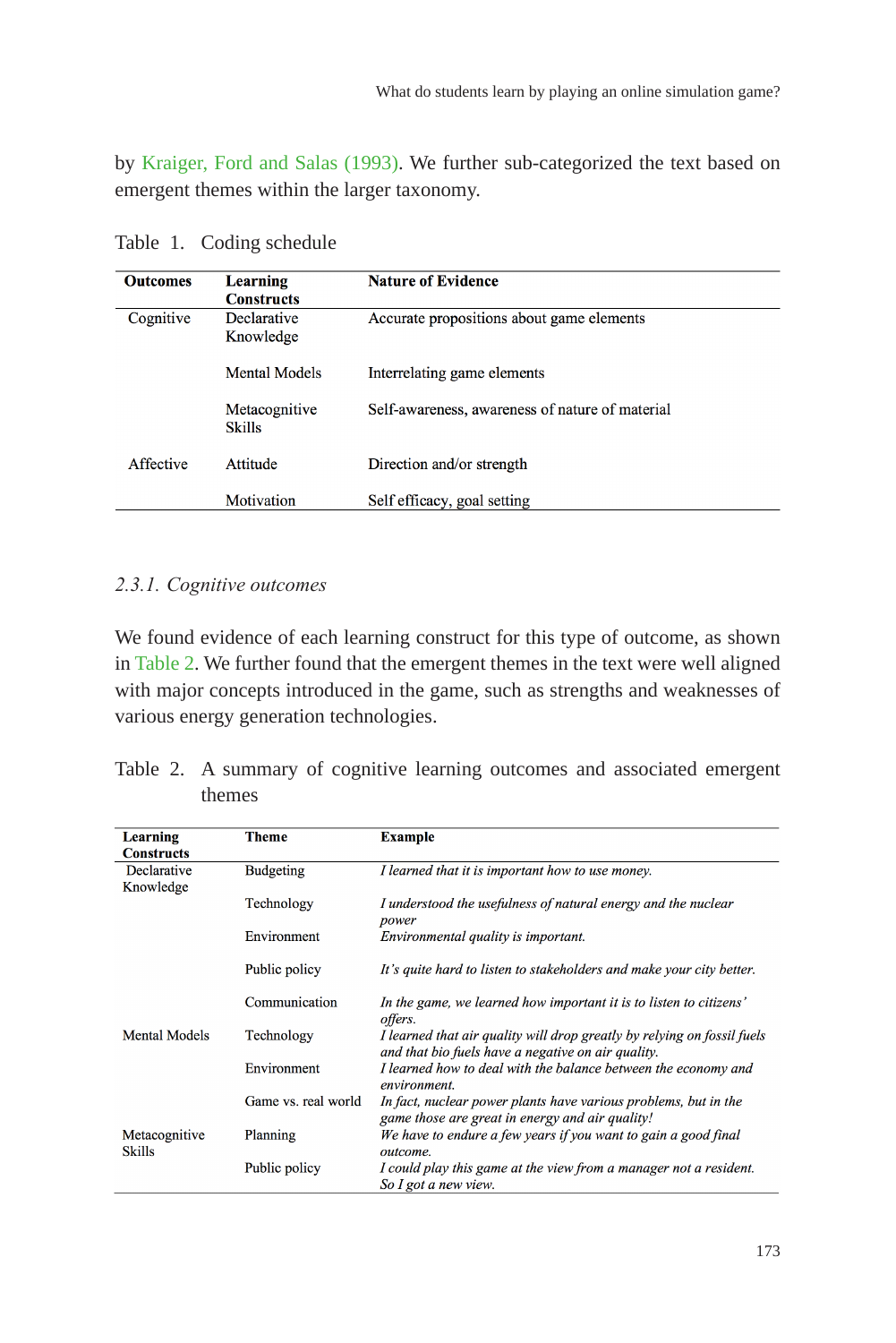#### *2.3.2. Affective outcomes*

We found evidence of each learning construct for this type of outcome. The results are summarized in [Table 3.](#page-4-0) Notably, several of the students expressed positive attitudes toward the use of nuclear power plants, and even the intention to advocate for their use. This result was unexpected in that we assumed an overall negative attitude toward nuclear power in the general population [\(Aldrich, 2013\)](#page-5-0).

| Learning         | <b>Theme</b>      | <b>Example</b>                                                                             |
|------------------|-------------------|--------------------------------------------------------------------------------------------|
| Construct        |                   |                                                                                            |
| <b>Attitudes</b> | Pro-renewable     | We need clean energy to make our life better.                                              |
|                  | Anti-fossil fuel  | We shouldn't use oil power plants very often both in this game and<br>in reality.          |
|                  | Pro-nuke          | Nuclear power plant is great!                                                              |
|                  | Anti-nuke         | I disagree nuclear. That's because it is danger.                                           |
|                  | Conditional nuke  | If you live in a country which don't have earthquake, nuclear<br>energy will be good help. |
|                  | Environment       | We should think environment.                                                               |
| Motivation       | Public policy     | I will vote with careful.                                                                  |
|                  | Nuclear advocacy  | I will be critical about abandoning nuclear power plant. It'd better<br>to reconsidering.  |
|                  | Knowledge sharing | I want to share new knowledge with my friends.                                             |
|                  | Conservation      | When it is summer, I will not use air conditioner.                                         |
|                  | Innovation        | I want to create a new energy.                                                             |

<span id="page-4-0"></span>Table 3. A summary of affective learning outcomes and associated emergent themes

## **3. Discussion**

Overall, we found that the emergent themes collectively accounted for all major elements of the *Energy City* game. The students reported new understanding of planning and implementing an energy strategy, including the crucial role of financial resources, the nature of various energy generation technologies, and the importance of environmental health. Notably, the students were also able to think critically about the game itself, recognizing that it can provide new perspectives while distinguishing it from reality.

Further, the data indicate two affective outcomes in particular that deserve further exploration. First, an apparent support of nuclear energy was notable in a socio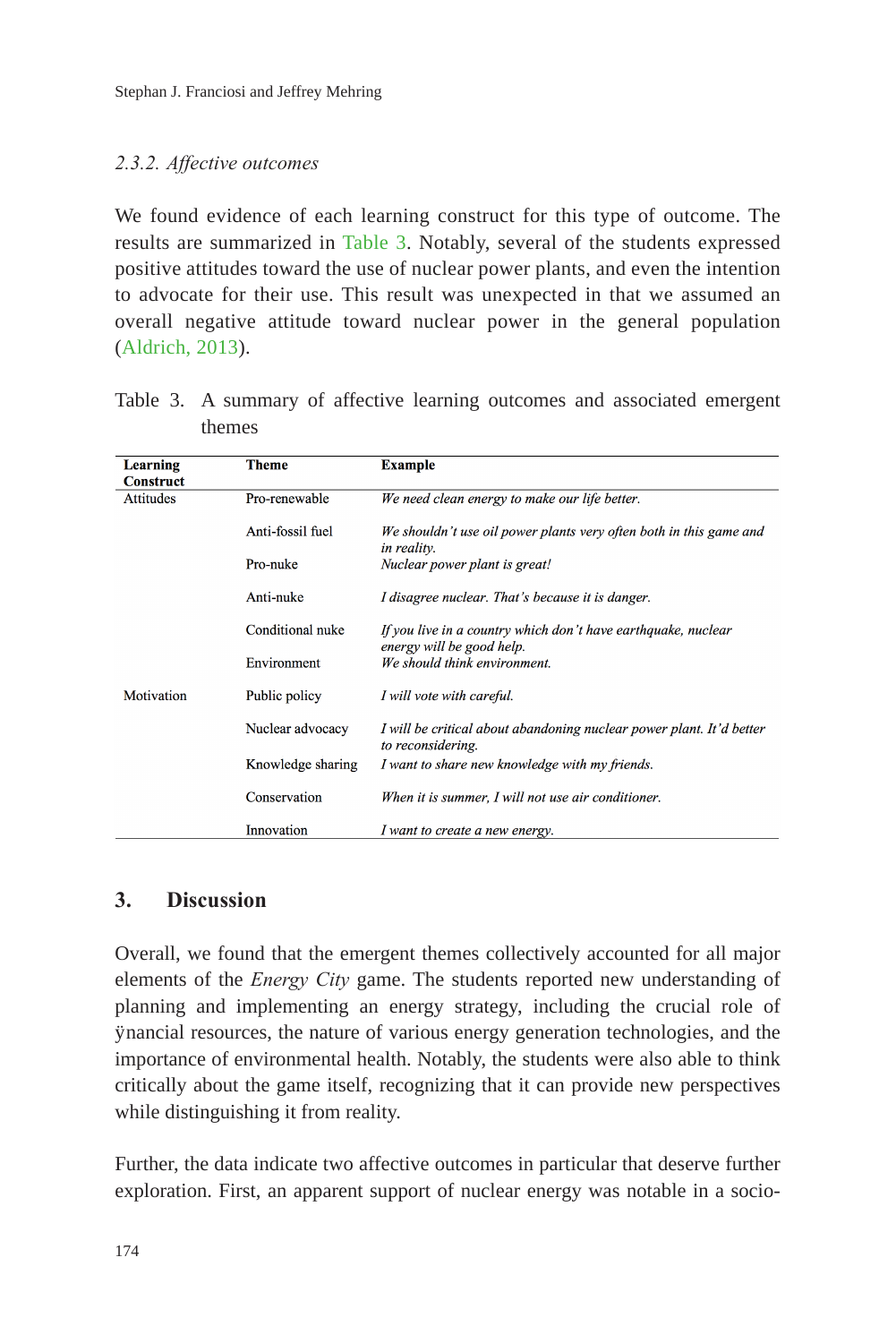cultural context of strong scepticism toward this technology. Second, students expressed motivation to adopt energy-saving consumption behaviors.

We believe results related to attitudes toward nuclear power generation and energy consumption behavior are of primary interest because of the current energy supply situation in post-Fukushima Japan. However, because the present study is qualitative, and because we did not measure attitudes prior to playing *Energy* City, we cannot determine whether playing the game persuades learners to change their perspectives regarding this topic—either negatively or positively—in a manner that is statistically significant. Therefore, the principal investigator intends to design a survey based on the present results to gather quantitative data on perspectives regarding nuclear power generation and conservation behavior.

#### **4. Conclusions**

The purpose of the present study was to explore the learning outcomes of playing the *Energy City* simulation game. In particular, we were interested in discovering whether learners using the game gained knowledge of energy and conservation strategies in an urban setting, and whether playing the game influenced attitudes and motivation regarding the topic. We conducted a qualitative analysis of debriefing reports that students completed after playing the game. We found evidence of both cognitive and affective learning outcomes, and that these outcomes were closely related to the main themes represented in the game. Specifically, learners reported a greater understanding of energy generation technologies, and motivation to modify their behavior to address the current energy situation in Japan.

#### **References**

- <span id="page-5-0"></span>Aldrich, D. P. (2013). Rethinking civil society–state relations in Japan after the Fukushima accident. *Polity*, *45*(2), 249-264. [doi:10.1057/pol.2013.2](http://dx.doi.org/10.1057/pol.2013.2)
- Clark, D. B., Nelson, B. C., Chang, H.-Y., Martinez-Garza, M., Slack, K., & Angelo, C. M. D'. (2011). Exploring Newtonian mechanics in a conceptually-integrated digital game: comparison of learning and affective outcomes for students in Taiwan and the United States. *Computers & Education*, *57*(3), 2178-2195. [doi:10.1016/j.compedu.2011.05.007](http://dx.doi.org/10.1016/j.compedu.2011.05.007)
- <span id="page-5-1"></span>Eisenack, K., & Reckien, D. (2013). Climate change and simulation/gaming. *Simulation & Gaming*, *44*(2-3), 245-252.
- <span id="page-5-2"></span>Kraiger, K., Ford, J. K., & Salas, E. (1993). Application of cognitive, skill-based, and affective theories of learning outcomes to new methods of training evaluation. *Journal of Applied Psychology*, *78*(2), 311-328. [doi:10.1037//0021-9010.78.2.311](http://dx.doi.org/10.1037//0021-9010.78.2.311)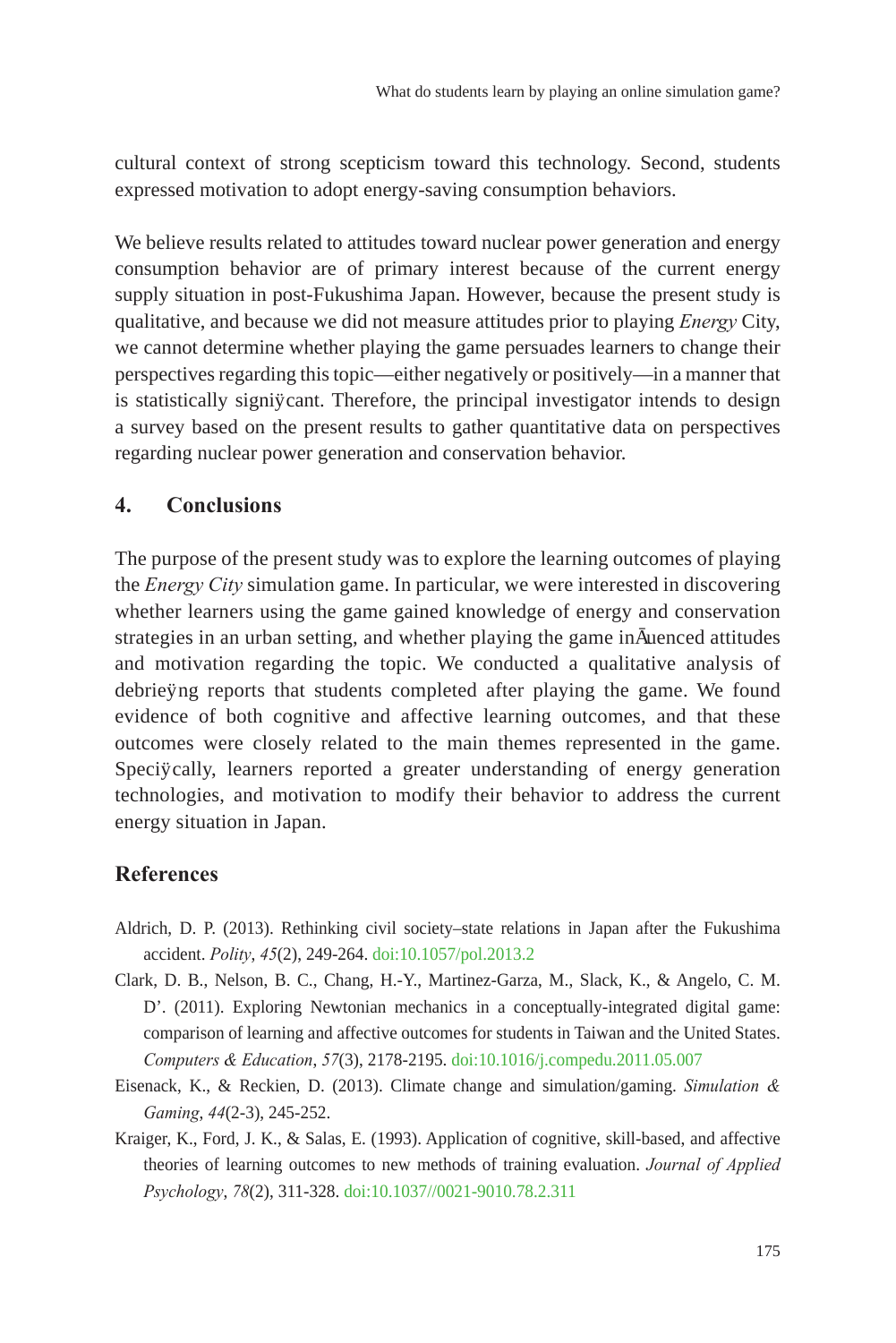- <span id="page-6-1"></span>Kriz, W.C. (2008). A systemic-constructivist approach to the facilitation and debriefing of simulations and games. *Simulation & Gaming*, *41*(5), 663-680. [doi:10.1177/1046878108319867](http://dx.doi.org/10.1177/1046878108319867)
- <span id="page-6-0"></span>Peterson, M. (2013). *Computer games and language learning*. New York, NY: Palgrave Macmillan.